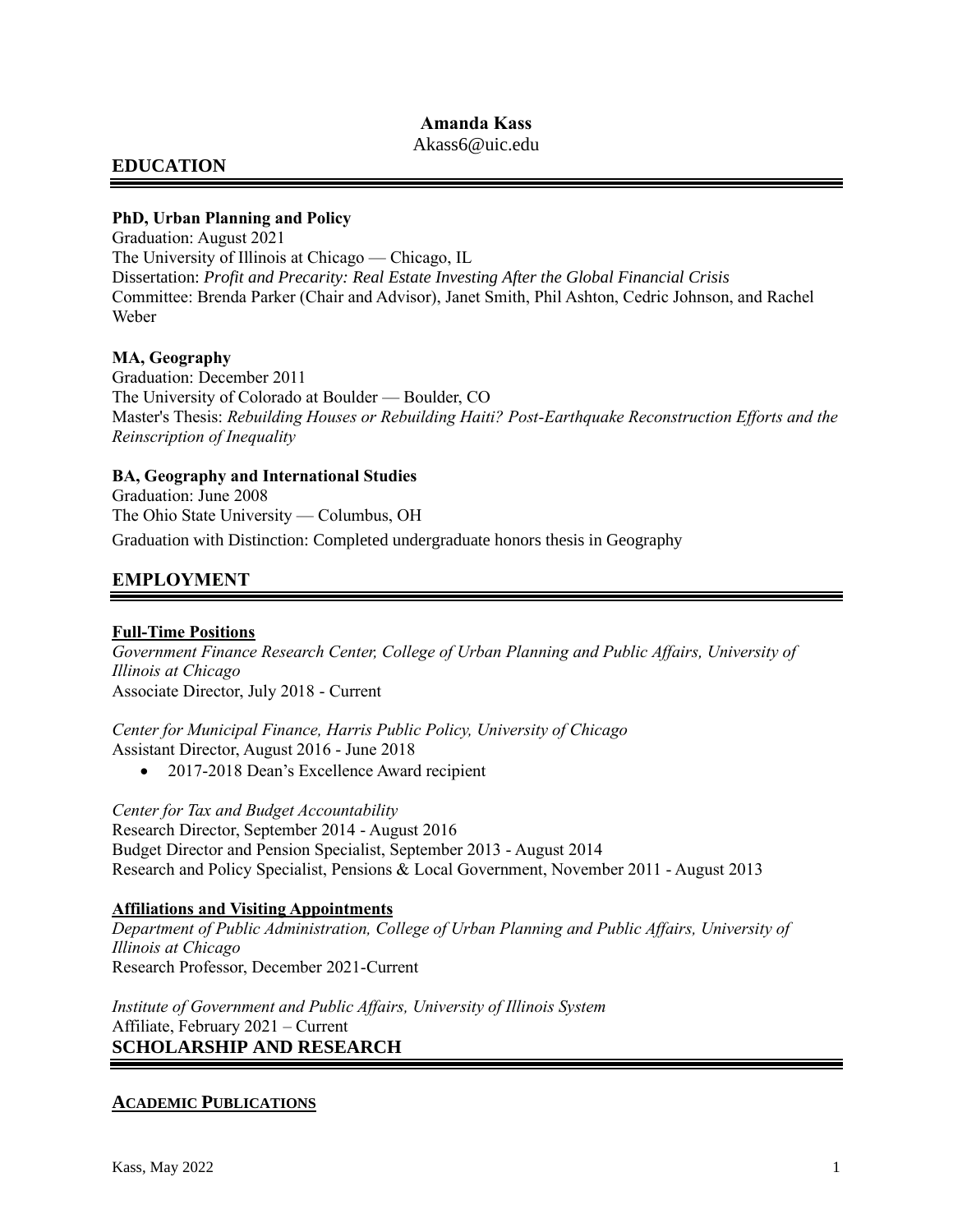### *ARTICLES (PEER-REVIEW)*

- 1. Rocco, Philip and **Amanda Kass**. "Flexible Aid in an Uncertain World: The Coronavirus State and Local Fiscal Recovery Funds Program." *State and Local Government Review.* Published electronically May 11, 2022, doi.org/10.1177/0160323X221101005.
- 2. **Kass, Amanda**, Andrew Crosby, and Brenda Parker. "A Vicious Cycle: Fiscal Intervention, Pension Underfunding, and Instability in (Re)Making Racialized Geographies." *Environment and Planning A*. Published electronically March 16, 2022. [doi.org/10.1177/0308518X221084995.](https://doi.org/10.1177%2F0308518X221084995)
- 3. August, Martine\*, Dan Cohen\*, Martin Danyluk\*, **Amanda Kass\***, Sage Ponder\*, and Emily Rosenman\*. 2020 "Reimagining Geographies of Public Finance." *Progress in Human Geography*, Advance online publication. doi:10.1177/03091325211054963 \*Authors contributed equally to this paper
- 4. Rogers, D., Herbert, M., Whitzman, C., McCann, E., Maginn, P.J., Watts, B., Alam, A., Pill, M., Keil, R., Dreher, T., Novacevski, M., Byrne, J., Osborne, N., Büdenbender, M., Alizadeh, T., Murray, K., Dombroski, K., Prasad, D., Connolly, C., **Kass, A.,** Dale, E., Murray, C. and Caldis, S. 2020. "The City Under COVID‐19: Podcasting As Digital Methodology" *Tijds. voor econ. en Soc. Geog*., 111: 434-450. doi:10.1111/tesg.12426
- 5. **Kass, Amanda**. 2020. "Working with Financial Data as a Critical Geographer" *Geographical Review*  110 (1-2): 104-116.
- 6. **Kass, Amanda**. 2020. "How Many Illinois Public Safety Pension Systems Risk Running Out of Assets?" *Illinois Municipal Policy Journal* 5(1): 131-140. https://www.iml.org/file.cfm?key=20326
- 7. **Kass, Amanda\***, Martin J. Luby\*, and Rachel Weber\*. 2019. "Taking a Risk: Explaining the Use of Complex Debt Finance by the Chicago Public Schools" *Urban Affairs Review* 55(4): 1035-1069. doi:10.1177/1078087417748782 \*Authors contributed equally to this paper

### *BOOK CHAPTERS*

1. Weber, Rachel, **Amanda Kass** and Sara Hinkley. "Devolution and Debt: Financing Public Facilities in an Age of Austerity" in *Private Metropolis: The Eclipse of Local Democratic Governance*. Edited by Dennis R. Judd, Evan McKenzie, and Alba Alexander. Minneapolis: University of Minnesota Press, 2021.

#### *BOOK REVIEWS*

1. **Kass, Amanda.** "Review of Neoliberal Cities: The Remaking of Postwar Urban America." *Journal of Planning History*, accepted August 16, 2021.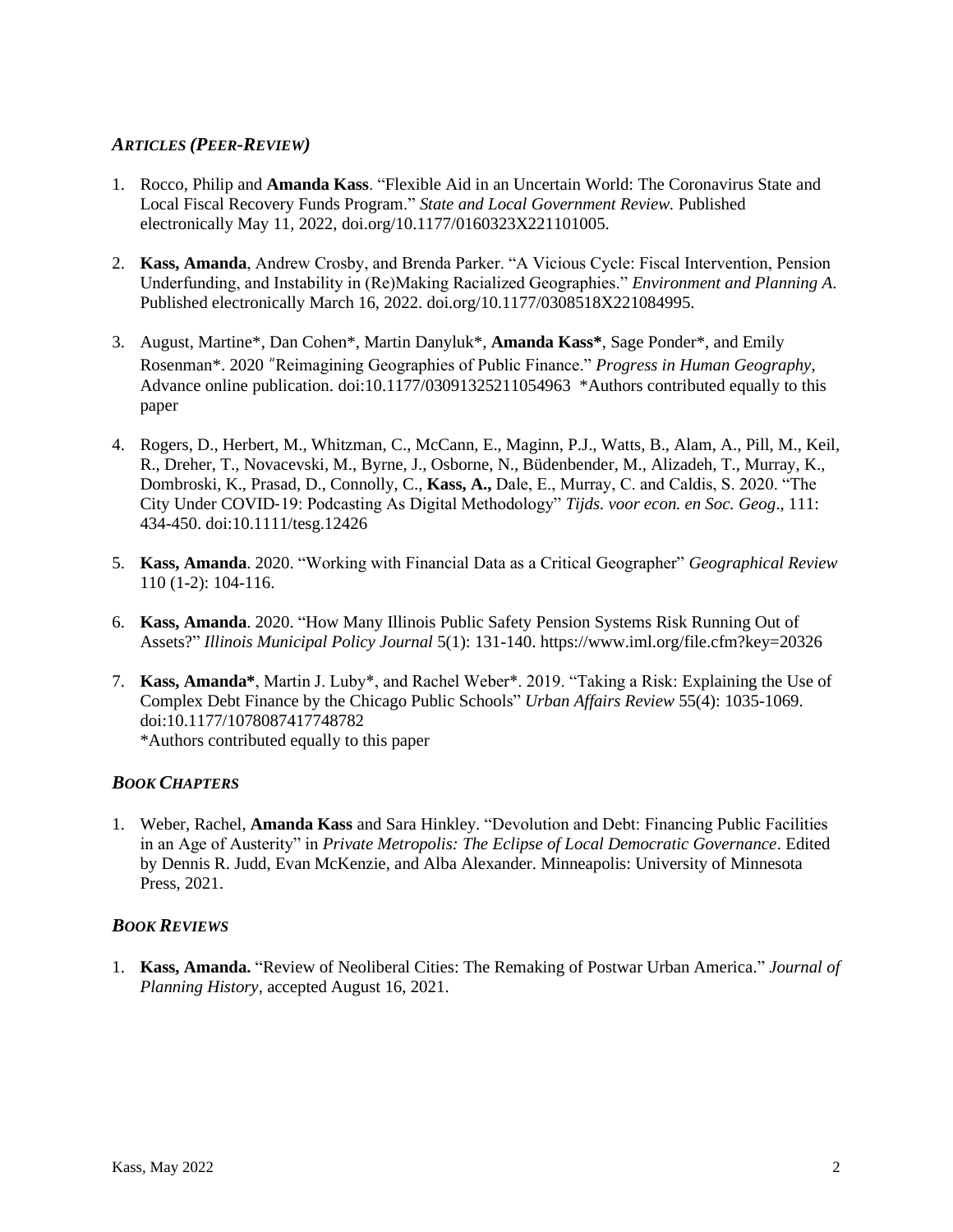### **MANUSCRIPTS UNDER REVIEW**

1. **Kass, Amanda**, Christiana McFarland, Farhad Omeyr, and Michael Pagano. "Municipalities in the Intergovernmental Revenue System: The Federal Government's Stabilization Function?" for *Research Handbook on City and Municipal Finance.* Edited by Craig L. Johnson, Tima T. Moldogaziev and Justin M. Ross, under review

### **POLICY BRIEFS AND RESEARCH REPORTS**

- 1. **Kass, Amanda**, Philip Rocco, and Isabella Romano. (2021). Strengthening Local Government Finances: State and Federal Aid Policies for a Crisis Era. April. Government Finance Research Center, Chicago: University of Illinois at Chicago. [https://gfrc.uic.edu/wp](https://gfrc.uic.edu/wp-content/uploads/sites/188/2021/04/GFRC_Strengthening-Local-Government-Finances.pdf)[content/uploads/sites/188/2021/04/GFRC\\_Strengthening-Local-Government-Finances.pdf](https://gfrc.uic.edu/wp-content/uploads/sites/188/2021/04/GFRC_Strengthening-Local-Government-Finances.pdf)
- **2. Kass, Amanda** and Isabella Romano. (2020). Slow To Spend? State Approaches To Allocating Federal Coronavirus Relief Funds. November. Government Finance Research Center, Chicago: University of Illinois at Chicago. https://gfrc.uic.edu/slow-to-spend-state-approaches-to-allocatingfederal-coronavirus-relief-funds/
- 3. **Kass, Amanda**, Mike Pagano, and Farhad Kaab Omeyr. (2020). How States Provide Cities with General Revenue: An Analysis of Unrestricted State Aid. September. Lincoln Institute of Land Policy. https://www.lincolninst.edu/publications/working-papers/how-states-provide-cities-generalrevenue
- 4. Merriman, David, Kenneth Kriz, and **Amanda Kass** (2020). What Policymakers Should Know About the Fiscal Impact of COVID-19 on Illinois. April 9. Institute of Government and Public Affairs, Springfield: University of Illinois System. https://igpa.uillinois.edu/report/what-policymakers-shouldknow-about-fiscal-impact-covid-19-illinois
- 5. **Kass, Amanda** and Andy Crosby. (2019). Life Preservers or Anchors? An Examination of State Intervention in Municipal Pension Funding in Illinois. July. Government Finance Research Center, Chicago: University of Illinois at Chicago.
- 6. Bruno, Robert, **Amanda Kass**, and David Merriman. (2019). A "Pension Crisis" Mentality Won't Help: Thinking Differently About Illinois' Retirement Systems. February 19. Government Finance Research Center, Chicago: University of Illinois at Chicago.
- 7. **Kass, Amanda** and Jared Reynolds. (2018). From High to Low: Understanding How the Education Retirement Board of New Mexico Became Underfunded. January. Center for Municipal Finance. Chicago: The University of Chicago, Harris School of Public Policy. https://harris.uchicago.edu/files/inlinefiles/From%20High%20to%20Low\_Understanding%20How%20the%20Education%20Retirement% 20Board%20of%20New%20Mexico%20Became%20Underfunded.pdf
- 8. **Kass, Amanda** and Jared Reynolds. (2017). From High to Low: Understanding How the Pennsylvania Public School Employees' Retirement System Became Underfunded. July. Center for Municipal Finance. Chicago: The University of Chicago, Harris School of Public Policy. https://harris.uchicago.edu/files/inline-files/PATeachers\_Final.pdf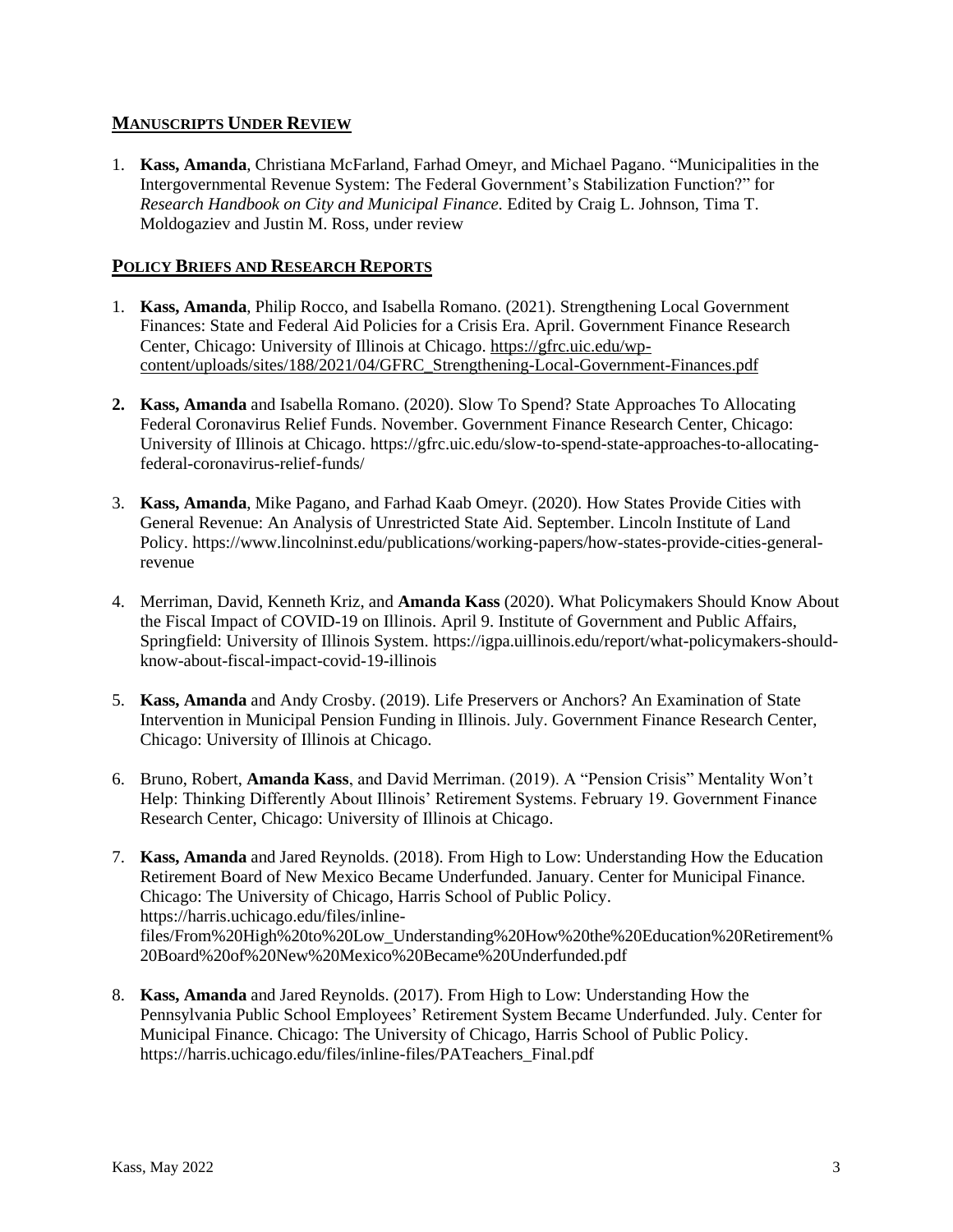- 9. **Kass, Amanda**. (2016). More Questions than Answers: Illinois Transportation Taxes and Fees Lockbox Amendment. October. Center for Municipal Finance. Chicago: The University of Chicago, Harris School of Public Policy. https://harris.uchicago.edu/files/inlinefiles/CMFComment\_LockboxAmendment.pdf
- 10. Martire, Ralph, Bobby Otter, and **Amanda Kass.** (2016). Illinois on Autopilot, the Reality of FY2016. February. Chicago: Center for Tax and Budget Accountability. https://www.ctbaonline.org/reports/illinois-autopilot-reality-fy2016
- 11. Martire, Ralph and **Amanda Kass**. (2016). Public Pensions: Frequently Asked Questions. January. Chicago: Center for Tax and Budget Accountability. https://www.ctbaonline.org/reports/publicpensions-frequently-asked-questions
- 12. Hansen, Evan, Kendra Hatcher, Meghan Betcher, Rory McIlmoil, and **Amanda Kass**. (2015). Capturing Resource Wealth to Invest in the Future: Possible Structures and Potential Benefits of an Illinois Coal Severance Tax. October. Chicago: Center for Tax and Budget Accountability. https://www.ctbaonline.org/reports/capturing-resource-wealth-invest-future-possible-structures-andpotential-benefits-illinois
- 13. Martire, Ralph, Bobby Otter, **Amanda Kass**, Vasyl Markus and Deborah Olaleye. (2015). It Is All About the Revenue: Why Both Current FY2016 General Fund Budget Proposals Fall Short. August. Chicago: Center for Tax and Budget Accountability. https://www.ctbaonline.org/reports/it-all-aboutrevenue-common-sense-solution-illinois%E2%80%99-fiscal-solvency
- 14. Martire, Ralph, Bobby Otter, and **Amanda Kass.** (2014). Issue Brief: The Pending FY2016 Fiscal Cliff. December. Chicago: Center for Tax and Budget Accountability. https://www.ctbaonline.org/reports/issue-brief-pending-fy2016-fiscal-cliff
- 15. Martire, Ralph, **Amanda Kass**, and Bobby Otter. (2014). CTBA Analysis of Bruce Rauner's "Bring Back Blueprint." August. Chicago: Center for Tax and Budget Accountability. https://www.ctbaonline.org/reports/ctba-analysis-bruce-rauner%E2%80%99s-%E2%80%9Cbringback-blueprint%E2%80%9D
- 16. Martire, Ralph, **Amanda Kass**, and Bobby Otter. (2014). A Fiscal Review of the Chicago Housing Authority. July. Chicago: Center for Tax and Budget Accountability. https://www.ctbaonline.org/reports/fiscal-review-chicago-housing-authority
- 17. Martire, Ralph and **Amanda Kass**. (2014). Fact Sheet: The High Cost of Doing Nothing. June. Chicago: Center for Tax and Budget Accountability. https://www.ctbaonline.org/reports/fact-sheethigh-cost-doing-nothing
- 18. Martire, Ralph, Bobby Otter, **Amanda Kass**, Nancy Lopez, and Will Dickey. (2014). Analysis of the Proposed FY2015 Illinois General Fund Budget. May. Chicago: Center for Tax and Budget Accountability. https://www.ctbaonline.org/reports/analysis-proposed-fy2015-illinois-general-fundbudget-0
- 19. Martire, Ralph, **Amanda Kass**, Bobby Otter, and Jennifer Lozano. (2014). Good for Business: How Illinois Can Best Support Small Business. April. Chicago: Center for Tax and Budget Accountability. https://www.ctbaonline.org/reports?by\_year%5Bvalue%5D%5Byear%5D=2014&by\_date%5Bmin% 5D%5Bdate%5D=&by\_date%5Bmax%5D%5Bdate%5D=2021-10-08&by\_word=&page=1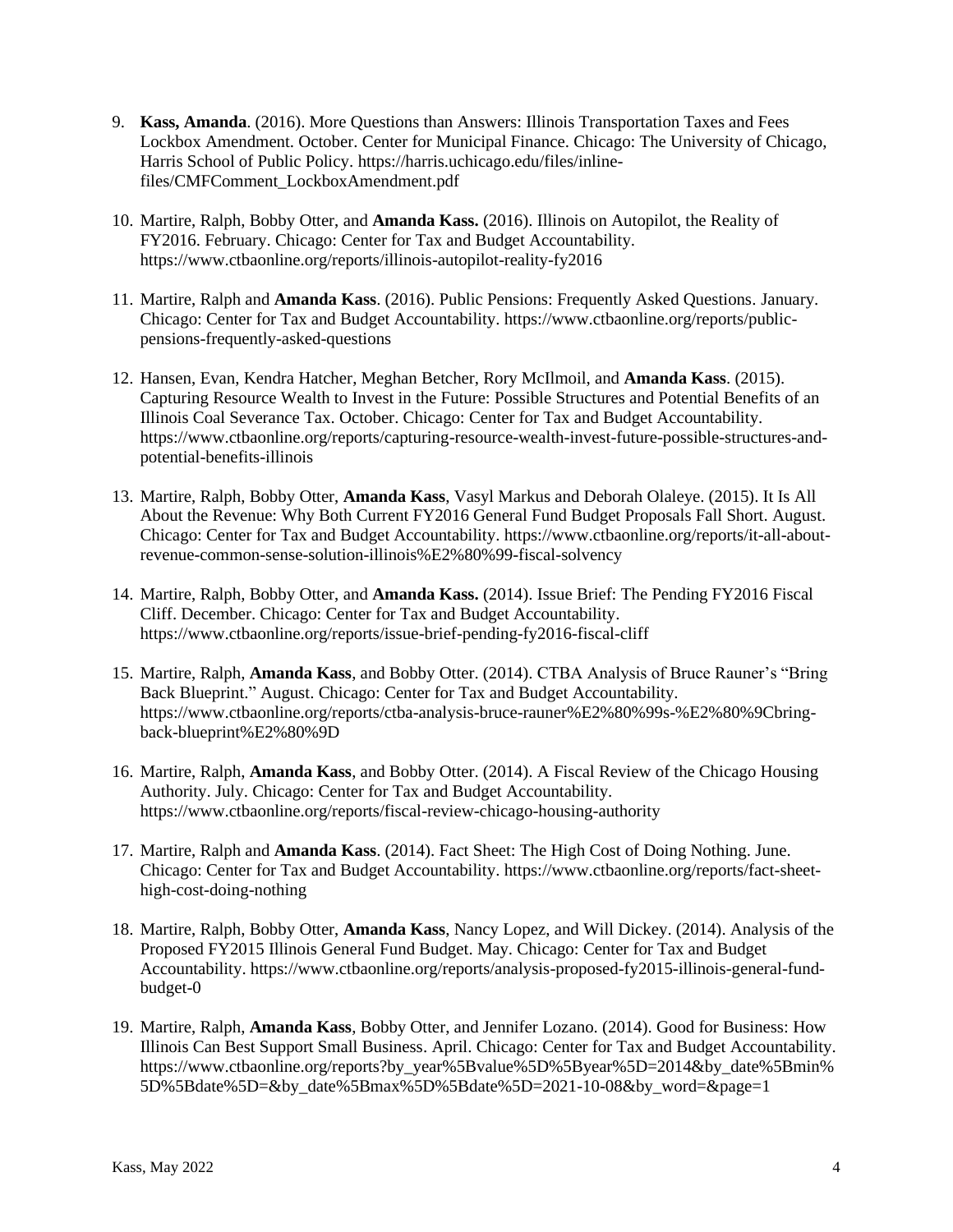- 20. Martire, Ralph and **Amanda Kass**. (2014). The Millionaire Migration Myth: Why a Fair, Graduated Rate Income Tax Won't Drive Away Millionaires. March. Chicago: Center for Tax and Budget Accountability. https://www.ctbaonline.org/reports/millionaire-migration-myth-why-fair-graduatedrate-income-tax-won%E2%80%99t-drive-away-millionaires
- 21. Martire, Ralph, **Amanda Kass**, Bobby Otter, and Jennifer Lozano. (2013). Analysis of the FY2014 Illinois General Fund Budget. October. Chicago: Center for Tax and Budget Accountability.
- 22. Martire, Ralph, Bobby Otter, and **Amanda Kass**. (2013). Analysis of Proposed FY2014 Chicago Public Schools Budget. August. Chicago: Center for Tax and Budget Accountability. https://www.ctbaonline.org/reports/analysis-proposed-fy2014-chicago-public-schools-budget
- 23. Martire, Ralph, **Amanda Kass**, Bobby Otter, and Jennifer Lozano. (2013). The Illinois State Budget and Tax Primer. March. Chicago: Center for Tax and Budget Accountability. https://www.ctbaonline.org/reports/illinois-state-budget-and-tax-primer
- 24. **Kass, Amanda**. (2012). HJRCA 49: A Constitutional Amendment Regarding the Rules Governing Pension Benefit Increases. August. Chicago: Center for Tax and Budget Accountability. https://www.ctbaonline.org/reports/hjrca-49-constitutional-amendment-regarding-rules-governingpension-benefit-increases
- 25. **Kass, Amanda**. (2012). Analysis of the Governor's Office of Management and Budget's *Pension Stabilization Summary.* August. Chicago: Center for Tax and Budget Accountability. https://www.ctbaonline.org/reports/issue-brief-analysis-governor%E2%80%99s-office-managementand-budget%E2%80%99s-pension-stabilization-summary
- 26. **Kass, Amanda**. (2012). Issue Brief: Shifting the Normal Cost & Employer "Pick-Ups" for Teachers*.* March. Chicago: Center for Tax and Budget Accountability. https://www.ctbaonline.org/reports/issue-brief-shifting-normal-cost-employer-pick-ups-teachers

# **AWARDS, FELLOWSHIPS, GRANTS AND HONORS**

### **EXTERNAL CONTRACTS, FUNDING, AND GRANTS**

#### *CURRENT*

- 1. **Amanda Kass** (co-PI) and Philip Rocco (co-PI). Local Governments' Use of ARPA Funds on Policing, Violence Prevention, and Criminal Justice Reform. The Joyce Foundation, Chicago, Illinois. Total funding, \$217,863.
- 2. Carroll, Deborah (co-PI) and **Amanda Kass** (co-PI). Municipal Water Rate Setting Practices in Illinois. The State of Illinois. Total funding, \$769,000

#### *COMPLETED*

- 1. Pagano, Michael (PI), Robert Chirinko, **Amanda Kass**, and Yonghong Wu. (September 2020- March 2021). Strategic Thinking: State Fiscal Policy Possibilities in the Covid-19 Era. The Joyce Foundation, Chicago. Illinois, Total funding, \$75,000.
- 2. Pagano, Michael and **Amanda Kass**. (July 2020-March 2021). Financial Condition Assessment Project. The Metropolitan Planning Council, Chicago, Illinois. Total Funding, \$10,000.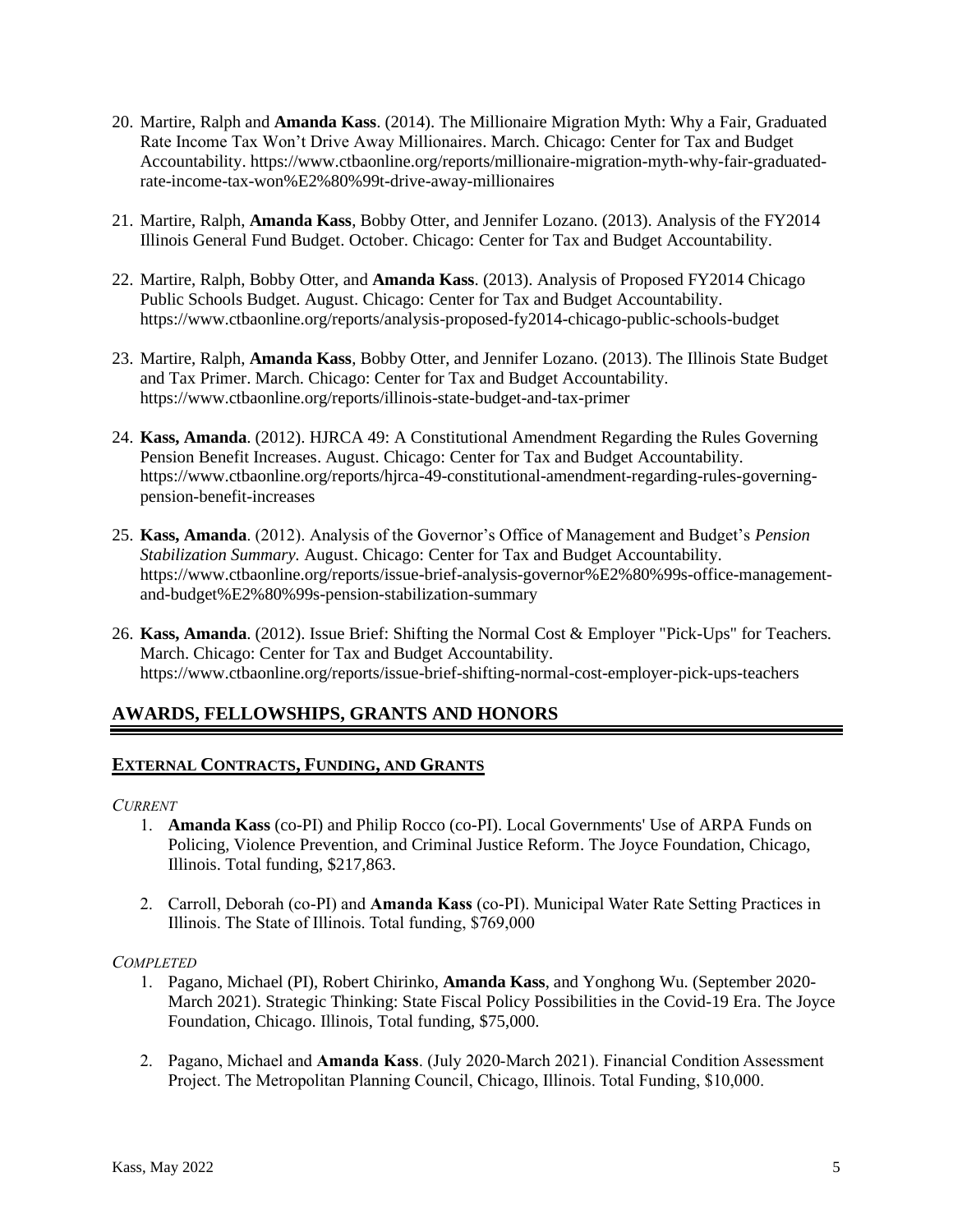3. Pagano, Michael (PI) and **Amanda Kass**. (February 2020-September 2020). State Revenue Sharing to Municipalities*,* Lincoln Institute of Land Policy, Washington, DC. Total Funding, \$30,000

### **AWARDS, FELLOWSHIPS, AND HONORS**

- 1. *Delegate, 2020 Summer Institute in Economic Geography in Montreal (SIEG),* postponed due to COVID-19
- 2. *Evelyn L. Pruitt National Fellowship for Dissertation Research*, 2018-2019, Society of Women Geographers (\$9,200).
- 3. *Urban Planning and Policy Scholar Award*, tuition and stipend, 2014-2016, University of Illinois at Chicago.
- 4. *Mabel Duncan Memorial Scholarship*, 2010, University of Colorado at Boulder
- 5. *Huntington Award Winner,* 2008, The Ohio State University, Department of Geography. Departmental award for recognition of scholarly achievement, professional development, and departmental service by undergraduate Geography Majors

## **PRESENTATIONS**

#### **ACADEMIC CONFERENCES**

- 1. "When is a Crisis a Crisis? An Examination of Pension Underfunding and State Intervention in Suburban Communities." Paper co-authored with Andrew Crosby at American Association of Geographers Annual Conference, Washington DC, 2019.
- 2. "When is a Crisis a Crisis? An Examination of Pension Underfunding and State Intervention in Suburban Communities." Paper co-authored with Andrew Crosby at Urban Affairs Association Annual Meeting, Los Angeles, CA, 2019.
- 3. "Life Preservers or Anchors? An Examination of State Intervention in Municipal Pension Funding in Illinois." Paper co-authored with Andrew Crosby at Association for Budgeting & Financial Management Annual Conference, Denver, CO, 2018.
- 4. "The Politics of Public Housing Policy Devolution: Critical Perspectives on HUD's Moving to Work Demonstration." Paper co-authored with Amy Khare at Urban Affairs Association Annual Meeting, San Diego, CA, 2016.
- 5. "Innovation Districts: Economic Development Innovation or Shiny New Bottle?" Paper presented with Josh Drucker at Association of Collegiate Schools of Planning Annual Meeting, Houston, TX.
- 6. "What's Being Valued? Understanding the Policy Decisions of the Chicago Housing Authority." Paper presented at American Association of Geographers Annual Conference, Chicago, IL, 2015.
- 7. "'Tent Cities' in Haiti: A Gendered Analysis." Paper presented at American Association of Geographers Annual Conference, Seattle, WA, 2011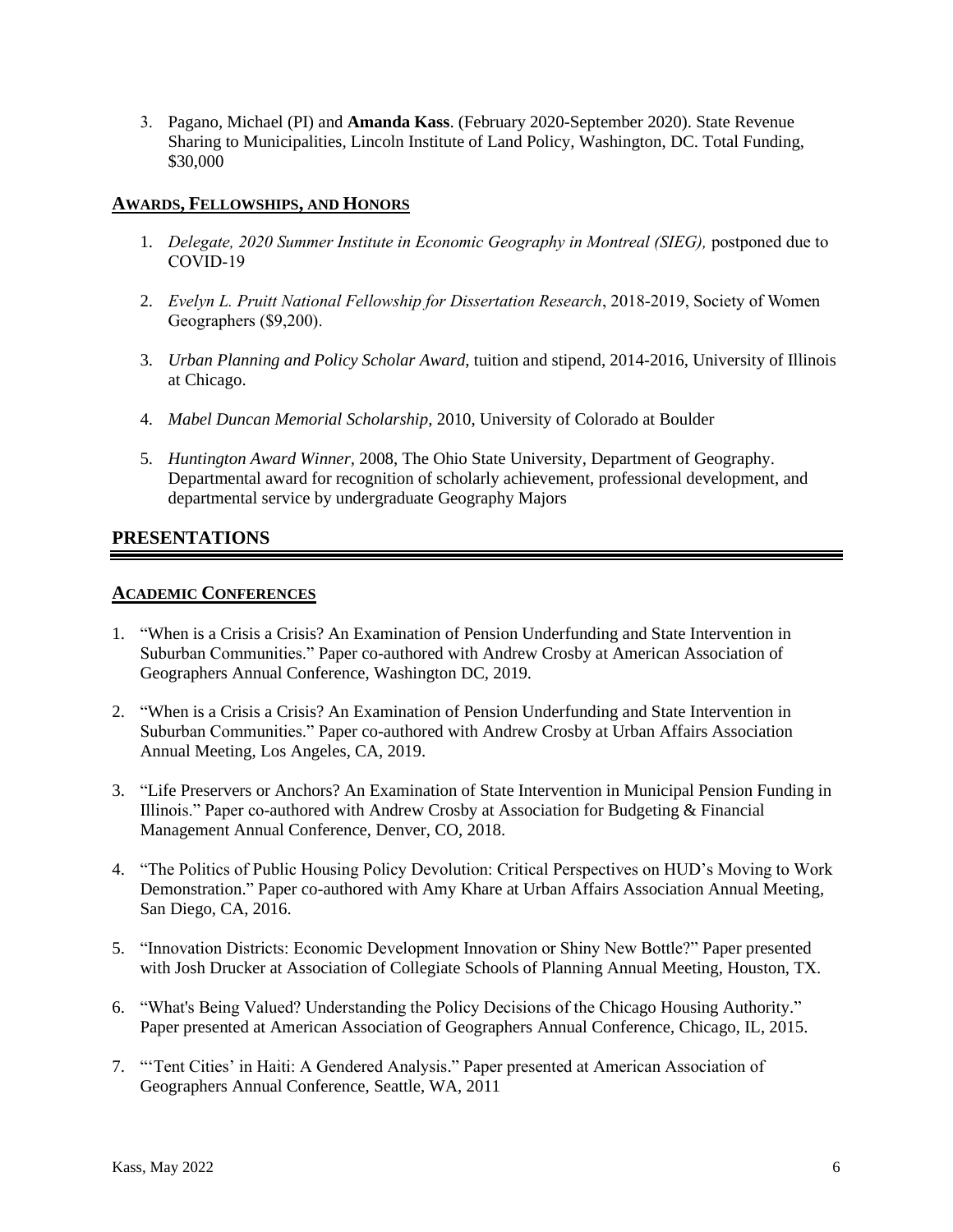### **INVITED PANELS AND TALKS**

- 1. "Strengthening Local Government Finance: State and Federal Aid for a Crisis Era." Community Development and Policy Studies, Federal Reserve Bank of Chicago, Virtual – September 14, 2021.
- 2. "State & City Finances in the Wake of COVID-19." State and Local Working Group, National Low Income Housing Coalition, Virtual, September 23, 2020.
- 3. "What Might Happen to Public Pensions in the Wake of COVID-19? Teasing Apart Material Issues from Politics." Summer Wealth Series, Jain Family Institute, Virtual, August 2020. <https://www.youtube.com/watch?v=2sAD6z9jUnQ>
- 4. "Life Preservers or Anchors? Illinois Pension Intercept." Associated Fire Fighters of Illinois, Bloomington, IL - October 2019.
- 5. "A "Pension Crisis" Mentality Won't Help: Thinking Differently About Illinois' Retirement Systems." State Universities Annuitants Association, Springfield, IL - June 2019.
- 6. "Who is Really Going to Pay the State's Debt?" Illinois Humanities Council, Chicago, IL March 2015.
- 7. Panelist, Information Management Network Midwest Public Funds Summit, Chicago, IL June 2013.
- 8. "Public Pensions Status and Solutions." League of Women Voters-Lake Forest/Lake Bluff Area October 2012.

### **MEDIA**

#### **BLOGS, COLUMNS, AND EDITORIALS (AUTHORED)**

- 1. **Kass, Amanda** and Philip Rocco. "Will recovery funds really allow state and local governments to build back better?" *Notes on the Crises* (guest commentary), June 25, 2021. [Link.](https://www.crisesnotes.com/will-recovery-funds-really-allow-state-and-local-governments-to-build-back-better/)
- 2. **Kass, Amanda** and Philip Rocco. "The Myth of 'Unnecessary' Federal Aid to State and Local Governments." Opinion. *Governing*, March 3, 2021. [Link.](https://www.governing.com/finance/the-myth-of-unnecessary-federal-aid-to-state-and-local-governments.html)
- 3. **Kass, Amanda.** "What Might Happen To Public Pensions In The Wake Of Covid-19?" Blog. *Government Finance Research Center,* May 11, 2020. [Link.](https://gfrc.uic.edu/what-might-happen-to-public-pensions-in-the-wake-of-covid-19/)
- 4. **Kass, Amanda.** "COVID-19's Implications for State and Local Governments' Revenue Collections" Blog. *Government Finance Research Center,* April 6, 2020. [Link.](https://gfrc.uic.edu/covid-19s-implications-for-state-and-local-governments-revenue-collections/)
- 5. Merriman, David and **Amanda Kass.** "Do states with graduated structures change tax rates more frequently than states with a flat structure?" Blog. *Government Finance Research Center,* April 6, 2020. [Link.](https://gfrc.uic.edu/do-states-with-graduated-structures-change-tax-rates-more-frequently-than-states-with-a-flat-structure/)
- 6. **Kass, Amanda.** "Is consolidating the assets of Illinois' public pension funds a good idea?" Opinion. *Crain's Business Chicago*, October 16, 2019. [Link](https://www.chicagobusiness.com/opinion/consolidating-assets-illinois-public-pension-funds-good-idea)**.**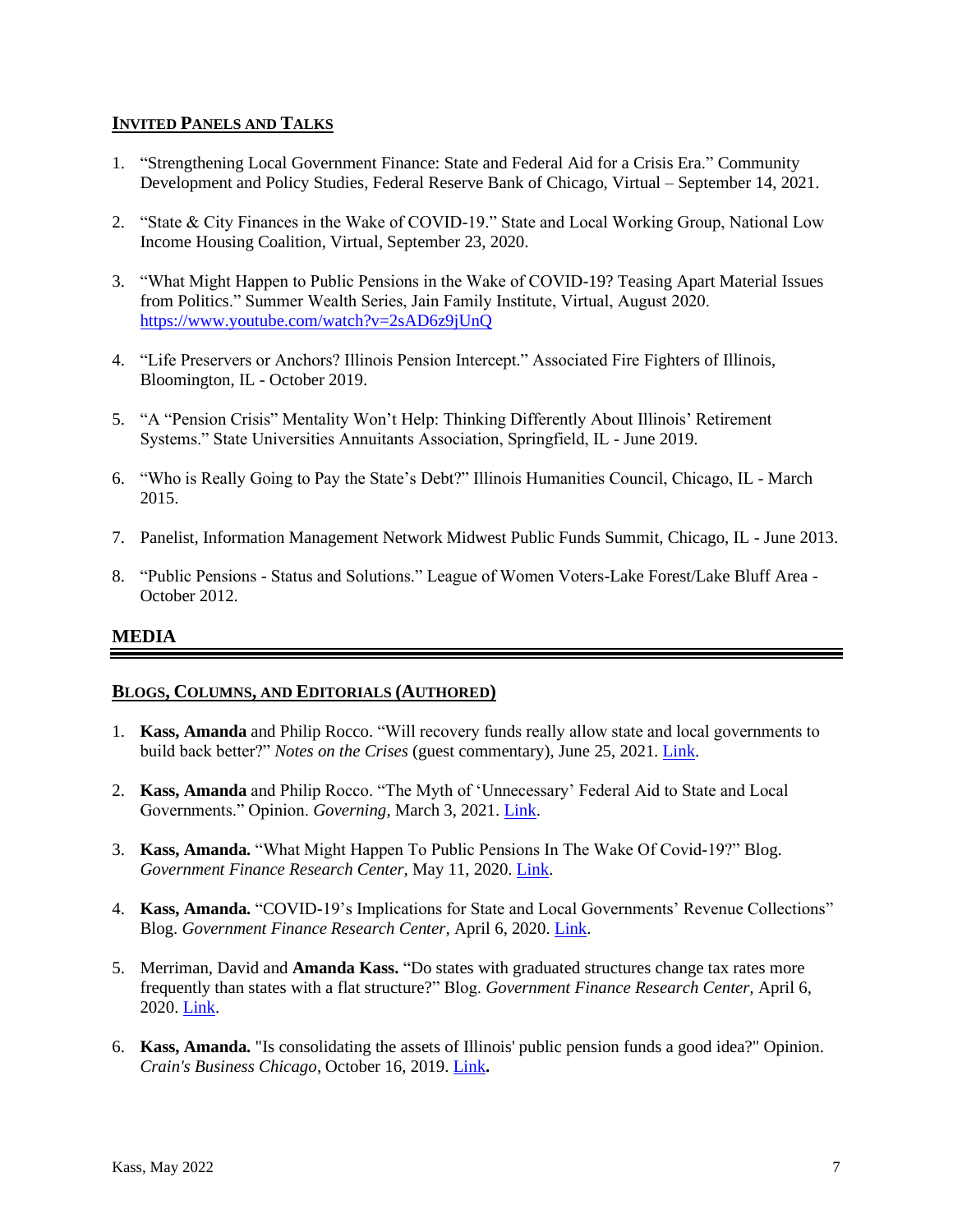- 7. **Kass, Amanda**. "Hasty, shortsighted reforms make for more pension pain later." Opinion. *Crain's Business Chicago Forum*, June 20, 2019. [Link.](https://www.chicagobusiness.com/forum-ideas/hasty-shortsighted-reforms-make-more-pension-pain-later)
- 8. **Kass, Amanda.** "Thorny Property Politics: Cook County's 2018 Democratic Primary for Assessor." *Urban Affairs Forum,* October 30, 2018. [Link.](https://urbanaffairsreview.com/2018/10/30/thorny-property-politics-cook-countys-2018-democratic-primary-for-assessor/)
- 9. **Kass, Amanda**. "Memo to the next mayor: Chicago's pension pain is about to get sharper." Opinion. *Crain's Business Chicago*, September 10, 2018[. Link.](https://www.chicagobusiness.com/opinion/memo-next-mayor-chicagos-pension-pain-about-get-sharper)
- 10. **Kass, Amanda.** "Why Illinois's Non-Budget Is Actually the Worst Budget Ever." *Chicago Magazine*, May 30, 2017. [Link.](https://www.chicagomag.com/city-life/May-2017/IL-Budget-Debt-Finance/) \*Finalist for the City and Regional Magazine Association's 2018 Civic Journalism award.
- 11. Martire, Ralph and **Amanda Kass.** "Bad news, Illinois: Pension deal didn't actually solve anything." Opinion. *Crain's Business Chicago*, December 6, 2013. [Link.](https://www.chicagobusiness.com/article/20131206/OPINION/131209852/bad-news-illinois-pension-deal-didn-t-actually-solve-anything)

#### **NEWSPAPERS, RADIO, AND TELEVISION (SELECTED; QUOTED AND CITED)**

LexisNexis lists over 100 articles in media outlets quoting me and/or citing my work in print/internet outlets, including the *Associated Press, Bond Buyer, Bloomberg, Chicago Tribune,* and *New York Times.*  In addition, I have been interviewed on and/or had my work cited in television and radio. Examples since 2013 include:

- "A Chicago Bears stadium in Arlington Heights could get public help, village's mayor says, but resources are limited," *Chicago Tribune*, April 4, 2022. https://www.chicagotribune.com/news/breaking/ctchicago-bears-arlington-heights-stadium-financing-20220404-iw62ca7zarhh5hpiobpcjawmkastory.html
- "American Police Say Officers Are Quitting in Droves. Federal Data Says Otherwise," *Time*, September 1, 2021 (updated September 4). https://time.com/6093684/police-quitting-federal-data/
- "The Recession Is About to Slam Cities. Not Just the Blue-State Ones," *New York Times*, August 17, 2020. https://www.nytimes.com/2020/08/17/upshot/pandemic-recession-cities-fiscalshortfall.html#:~:text=to%20Slam%20Cities.- ,Not%20Just%20the%20Blue%2DState%20Ones.,assistance%20will%20face%20particular%20distre ss.
- "Pension vise tightens on Illinois towns," *Crain's Chicago Business*, October 30, 2019.
- "Gov. J.B. Pritzker proposes consolidation of suburban and downstate police and firefighter pension funds," *Chicago Tribune*, October 10, 2019.
- "Chicago research center wants to make a mark on government finance policy," *The Bond Buyer*, July 24, 2018.
- "Why Illinois Is Closing in on 700 Days Without a Budget?" *Chicago Magazine*, May 26, 2017.
- "News Analysis: Massive State and Local Pension Debt Often Means Higher Taxes," *Tax Analysts*, September 20, 2016.

"Rauner Inherits Illinois Downgraded by Bond Market: Muni Credit," *Bloomberg*, November 13, 2014.